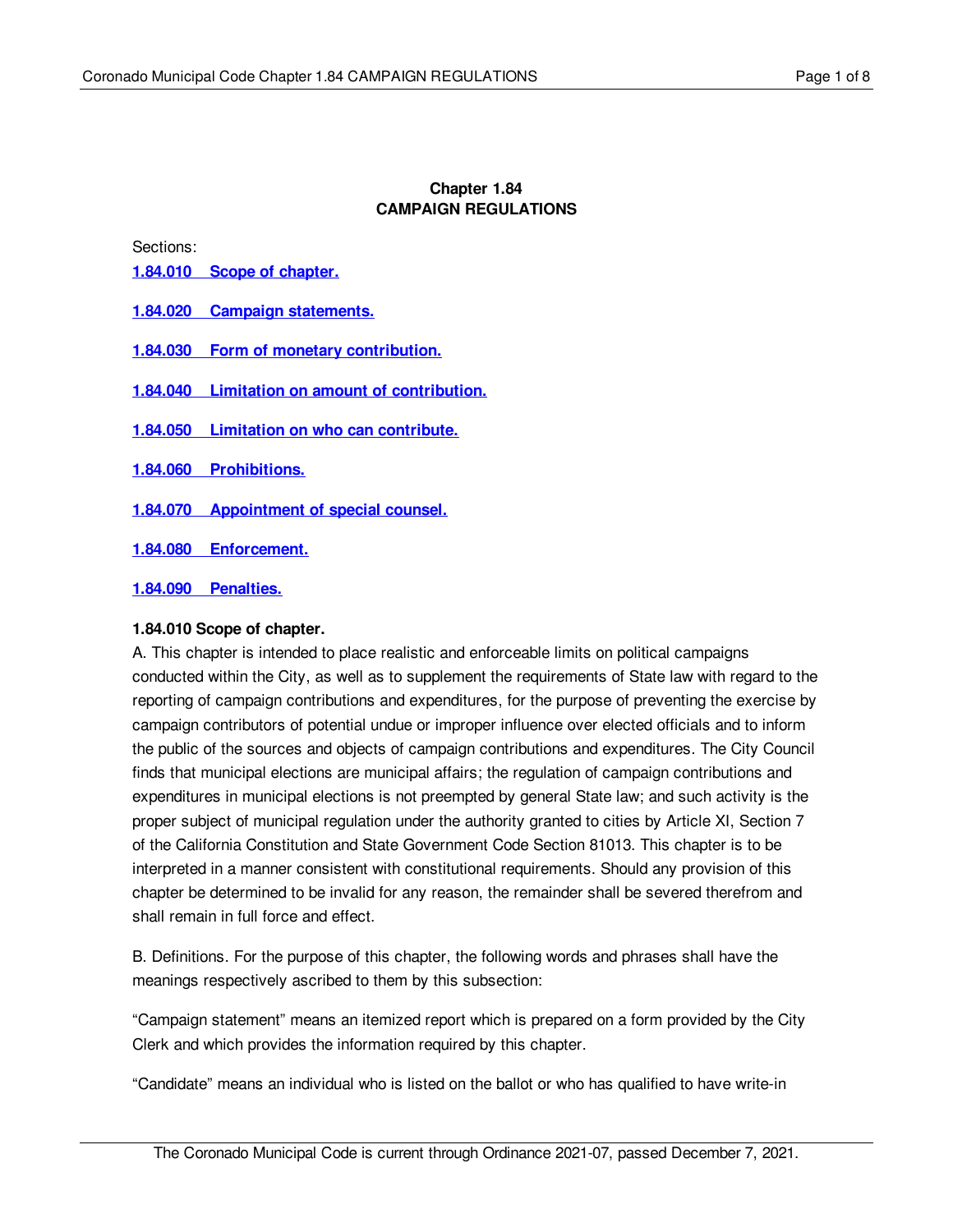votes on his or her behalf counted by election officials for nomination for or election to the position of Mayor or on the City Council, or who receives a contribution or makes an expenditure or gives his or her consent for any other person to receive a contribution or make an expenditure with the intention of bringing about his or her nomination or election to the position of Mayor or City Council, whether or not the specific elective office for which he or she will seek nomination or election is known at the time the contribution is received or the expenditure is made and whether or not he or she has announced his or her candidacy or filed a declaration of candidacy at such time. "Candidate" also includes any Mayor or Councilmember who is the subject of a recall election.

"Closing date" means the date which any report or statement filed under this chapter is required to be complete.

"Committee," including controlled and independent committees, means any person who directly or indirectly receives contributions or makes expenditures or contributions for the purpose of influencing or attempting to influence the action of voters:

For or against the nomination or election of one or more candidates for City elective office; or

For or against the qualification or passage of a City measure.

"Contribution" shall have the meaning set forth in Government Code Section 82015, as amended from time to time.

"Controlled committee" means a committee which is controlled directly or indirectly by a candidate or which acts jointly with or in coordination with a candidate or another controlled committee in connection with the making of expenditures. A candidate controls a committee if such candidate, his or her agent or any other committee such candidate controls has significant influence on the actions or decisions of the committee or if such committee coordinates its expenditures with the expenditures of a candidate or committee controlled by a candidate, whether or not such candidate is personally aware of such coordination.

"Election" means any City general, special, initiative, referendum or recall election.

"Electronic filing" means use of a system that provides for the online or electronic transfer of data using telecommunications technology that ensures the integrity of the data transmitted and that creates safeguards against efforts to tamper with or subvert the data.

"Entity" means any corporation, company, association, or other organization other than an individual or a political party.

"Expenditure" shall have the meaning set forth in Government Code Section 82025, as amended from time to time.

"Fundraiser event" means any political event organized for the purpose of raising funds to be used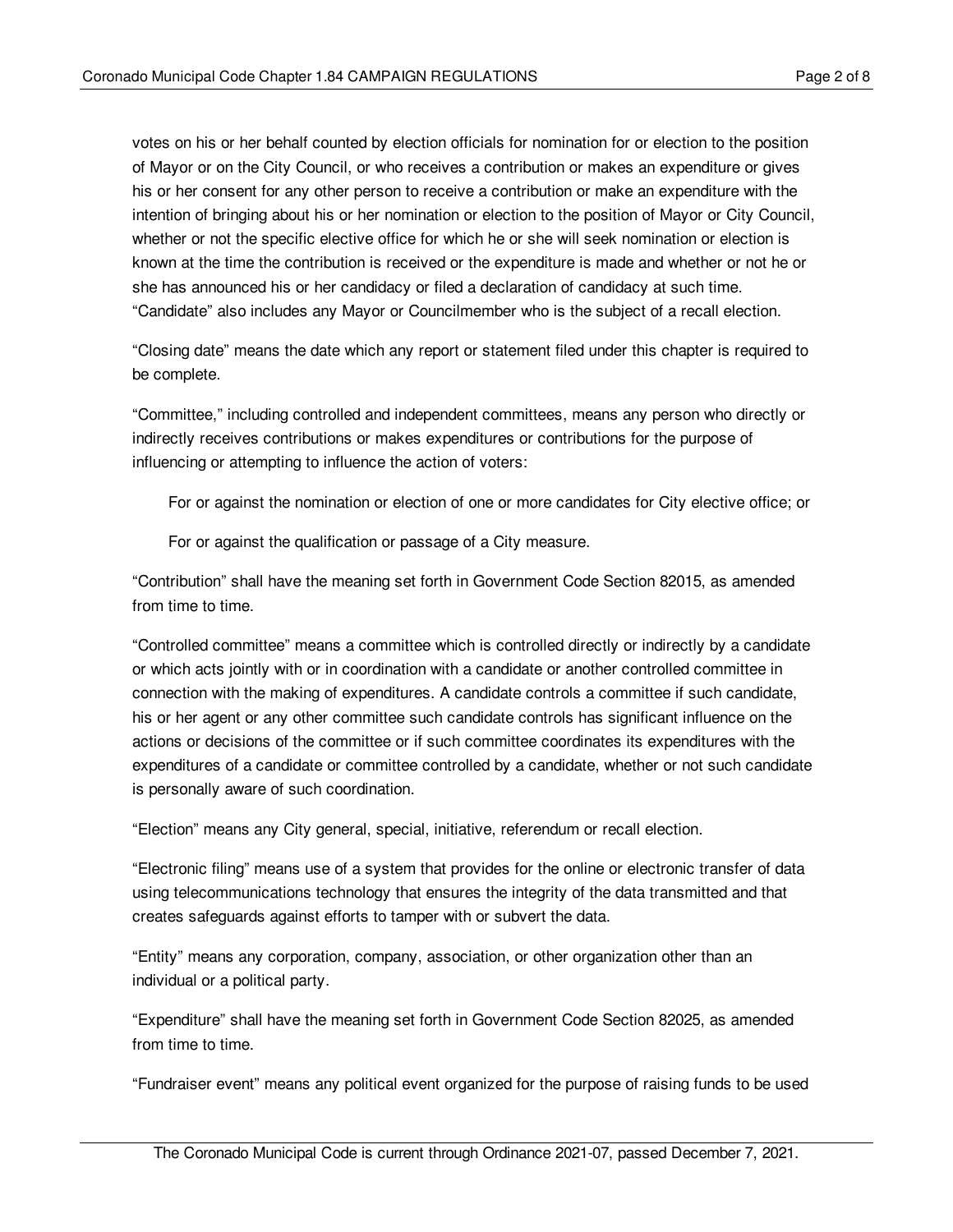in the support of or opposition to any candidate or measure.

"Independent committee" means any committee which receives contributions or makes expenditures for the purpose of influencing or attempting to influence a City election which is neither controlled by a candidate nor coordinates its expenditures with the expenditures of a candidate or a committee controlled by a candidate.

"Individual" means a sole human being.

"Measure" means any proposition submitted to a popular vote, only at a City election.

"Person" means an individual, proprietorship, firm, partnership, joint venture, syndicate, business trust, company corporation, association or committee (including both controlled and independent committees), labor union, and any other organization or group of persons acting in concert.

"Political party" means any organization qualified to participate in any primary election in the State of California as set forth in California Elections Code Section 5100, or such law as may replace Section 5100.

C. For purposes of this chapter, a person or combination of persons becomes a "committee" subject to the regulations of this chapter when such person or combination of persons:

1. Receives, for a City election, campaign contributions totaling \$200.00 or more in a calendar year; or

2. Expends for a City election a total of \$200.00 or more in a calendar year.

D. Unless otherwise provided herein, the provisions, definitions and interpretations of the Political Reform Act of 1974, as amended, are to be relied upon in administering this chapter. (Gov. Code § 8100 et seq.)

E. The requirements of this chapter are in addition to, and shall not be administered or interpreted to be in conflict with, the requirements of the Political Reform Act of 1974. (Ord. 2073 § 2, 2018; Ord. 2066 § 2, 2017; Ord. 1828)

# <span id="page-2-0"></span>**1.84.020 Campaign statements.**

A. Each candidate, each treasurer of a committee supporting or opposing a candidate, and each treasurer of a committee supporting or opposing a measure shall prepare an itemized statement of campaign contributions received and campaign expenditures made. The statutory provisions of the Political Reform Act of 1974 (Proposition 9) and the Elections Code Section 11500 et seq. shall be complied with as well as the reporting of campaign contributions and expenditures indicated in the following subsections:

1. Each contribution received with a value of \$5.00 or more must be itemized listing the value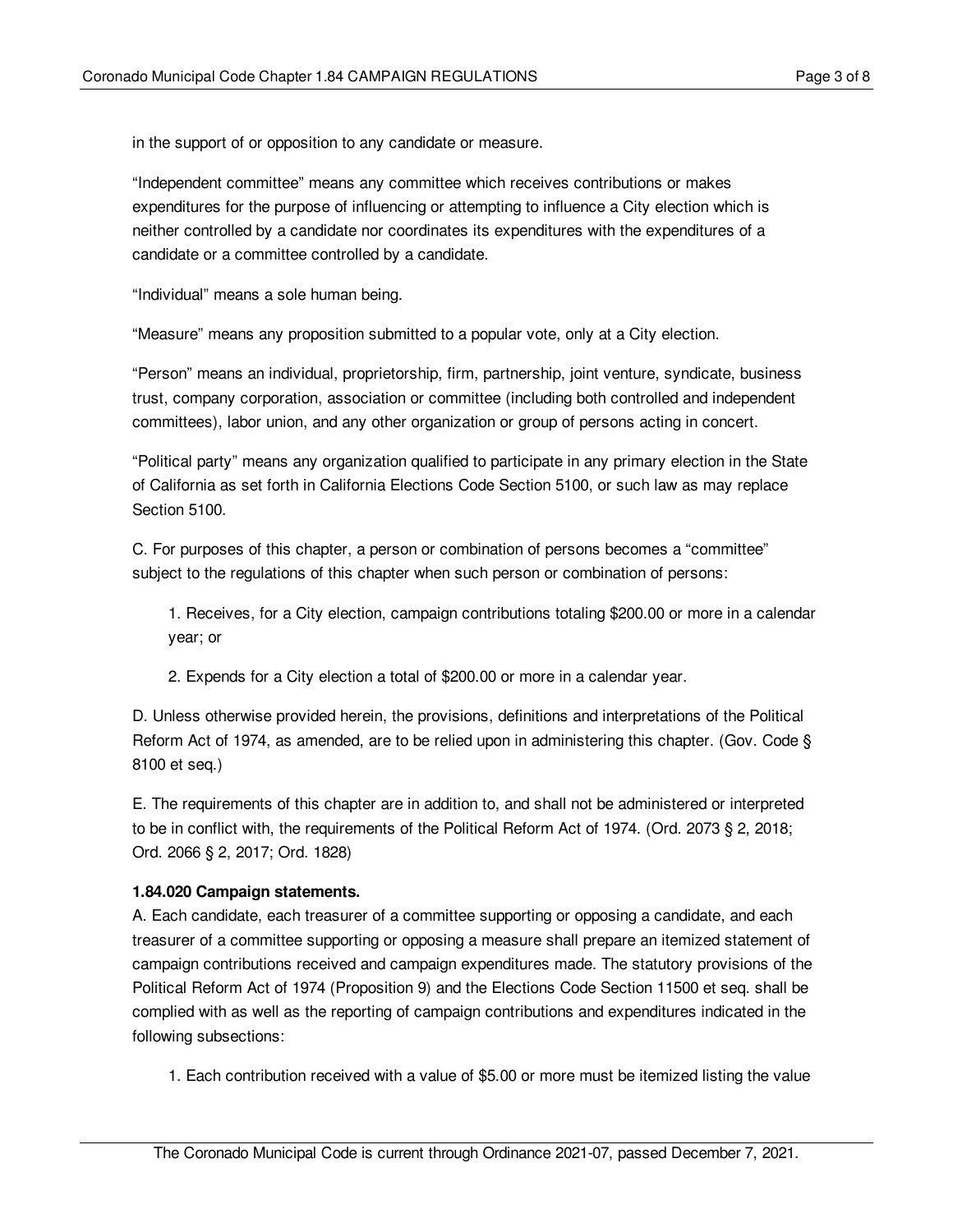of the contribution with the contributor's name, street address, occupation and the name of employer, if any, or principal place of business if self-employed;

2. Each expenditure of a value of \$5.00 or more must be itemized listing the full name and address of the person to whom the expenditure is made and a brief description of the consideration or service received; and

3. Successful candidates and committees who support successful candidates must file their campaign statements before the candidate takes office. No certificate of election shall be issued nor shall an elected candidate assume office unless all campaign statements are filed in the Office of the City Clerk.

B. Campaign statement forms shall be provided by the City Clerk and campaign statements shall be filed with the City Clerk in accordance with the deadlines established by the Political Reform Act of 1974.

C. The City Clerk shall ensure that all campaign statements, filed with the City in accordance with this chapter, are retained and available for public review at City Hall, in accordance with law. Also, the City Clerk shall ensure that copies of the campaign statements are available for public review at the City Library by the close of business on the day following the filing of the statement with the City Clerk; and shall remain there for no less than six months following the related election.

D. 1. Any elected officer, candidate, committee, or other person required to file statements, reports or other documents ("statements") as required by Chapter 4 of the Political Reform Act (California Government Code Section 84100 et seq.) ("filers") may file such statements using the City Clerk's online system according to procedures established by the City Clerk (the "procedures"). This online filing requirement shall become mandatory beginning April 1, 2018.

2. The City Clerk shall have the authority to establish and amend the procedures, as necessary, to accomplish the following:

a. Ensure that the online system complies with the requirements set forth in Section 84615 of the California Government Code, as may be amended from time to time;

b. Meet the purpose and intent of this section and comply with other applicable law; and

c. Ensure the integrity of the data transmitted and include safeguards against efforts to tamper with, manipulate, alter, or subvert the data.

3. Online filings made under this chapter will only be accepted if made in the standardized format that is developed by the California Secretary of State pursuant to Section 84602(a)(2) of the California Government Code, as may be amended from time to time, and that is compatible with the Secretary of State's system for receiving an online or electronic filing.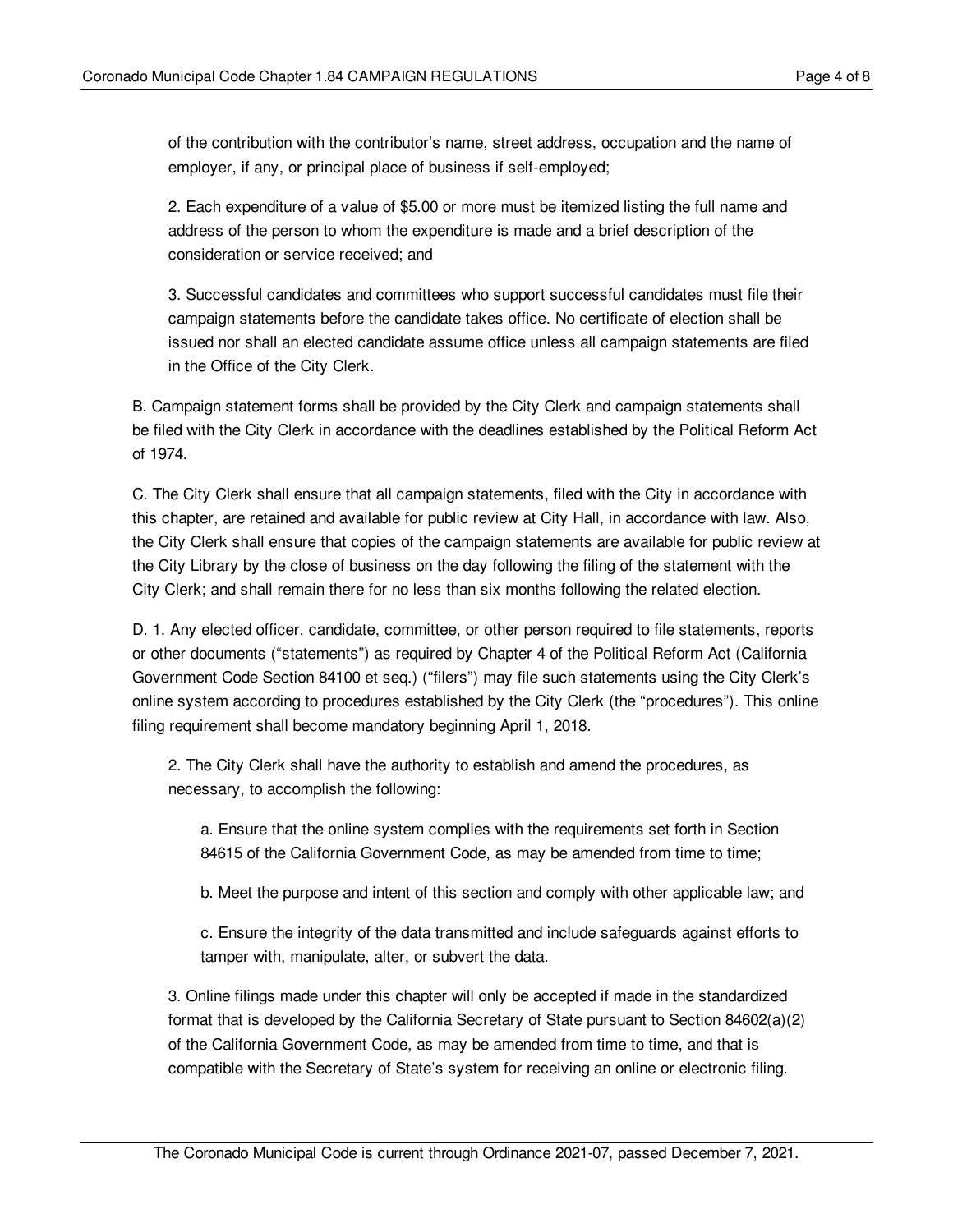(Ord. 2073 § 3, 2018)

### <span id="page-4-0"></span>**1.84.030 Form of monetary contribution.**

A. It is unlawful to make or receive a monetary campaign contribution in any amount unless the contribution is by check or credit card.

B. Every person required to file a campaign statement in accordance with this chapter shall:

1. Make a photocopy of each check or credit card receipt by which a reportable contribution is made and obtain documentation showing the contributor's name, address, and occupation;

2. Retain each such photocopy or documentation for one year after the date of the related election; and

3. Make the photocopy or documentation available for inspection upon the reasonable request by the City's special counsel. (Ord. 2066 § 3, 2017)

### <span id="page-4-1"></span>**1.84.040 Limitation on amount of contribution.**

A. No individual or entity shall make one or more contributions, with a total value of more than \$200.00, per election, to:

- 1. The same candidate for City Council;
- 2. The same candidate for Mayor; or
- 3. The same controlled committee of a candidate for City Council or Mayor.

#### B. This section does not:

1. Apply to a candidate's contribution of his or her personal funds to his or her own campaign contribution account.

2. Prohibit a controlled committee or political party from conveying to a candidate any moneys legally received as contributions.

C. Spouses are two separate individuals for purposes of the contribution limitations of this section.

D. The contribution limitation of this section is not a limitation upon expenditures and shall not limit the expenditures by any candidate, person or committee.

E. Joint Funding.

1. Joint funding of campaign expenditures by two or more committees shall not be deemed to be a contribution by any such committee to any candidate; provided, that each such committee contributes equal amounts to each such expenditure.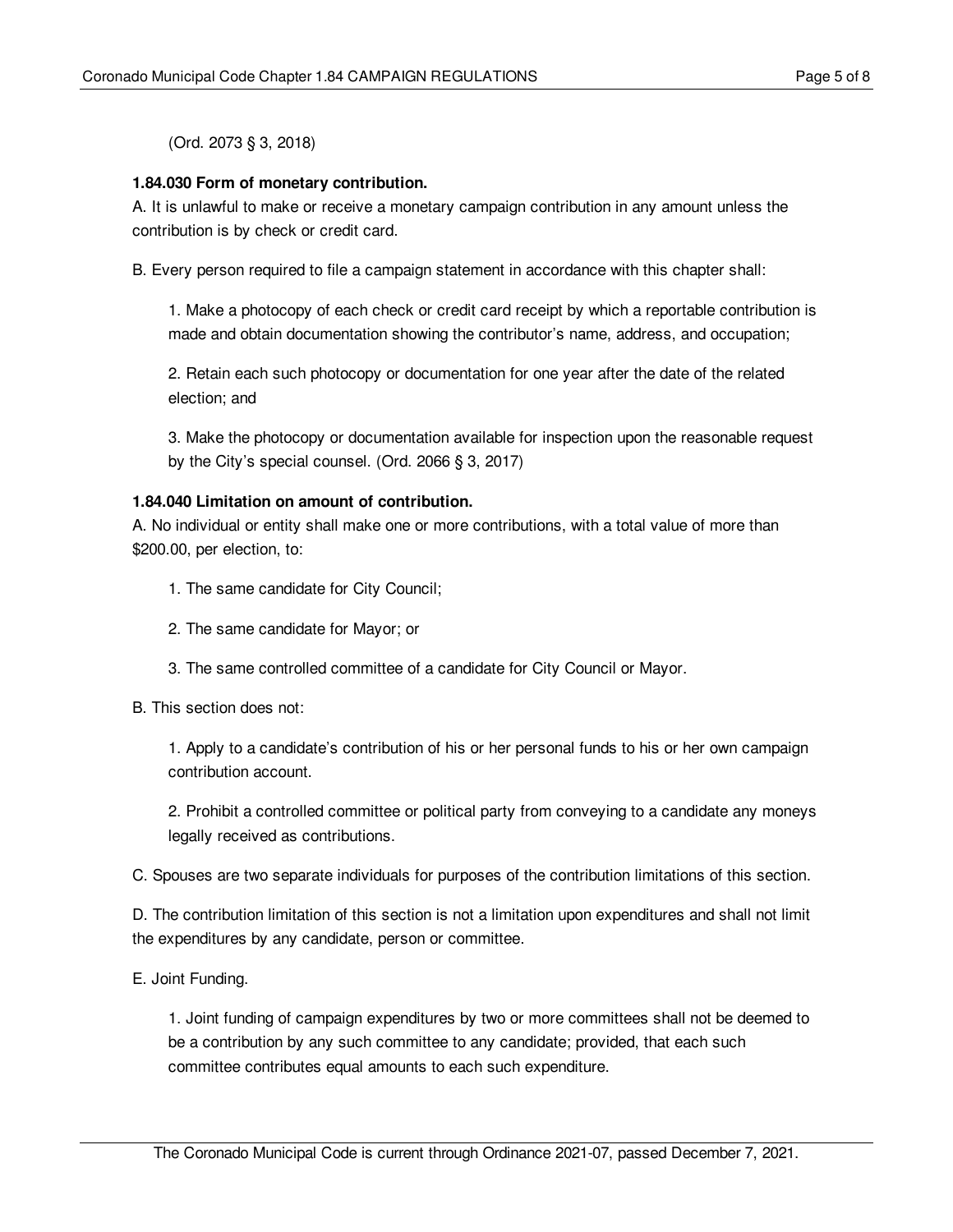2. Any such joint expenditure shall cause any theretofore independent committee participating therein to be deemed a controlled committee of any and all candidates for whose benefit such joint expenditure is made.

3. Any independent committee, which becomes a controlled committee by reason of subsection (E)(2) of this section, shall be deemed a controlled committee for purposes of the contribution limitation of this section to the committee, effective retroactive to the date upon which the first contribution to such committee was received by such committee.

F. Subject to subsections  $(E)(2)$  and  $(3)$  of this section, the contribution limitation of this section shall not apply to any independent committee:

1. Composed solely of one individual;

2. Organized principally for a purpose other than participating in or influencing an election or elections;

3. Organized for the purpose of supporting or opposing the qualification for the ballot or the adoption of one or more City measures; or

4. Which receives contributions to be expended in the elections of more than one city. (Ord. 2066 § 4, 2017)

#### <span id="page-5-0"></span>**1.84.050 Limitation on who can contribute.**

A. No person or entity, other than an individual or political party, shall make a contribution to:

- 1. A candidate for City Council or Mayor;
- 2. A controlled committee of a candidate for City Council or Mayor.

B. No Contributions by City Contractors.

1. No person who contracts with the City, either for the rendition of personal services or for the furnishing of any material, supplies, or equipment to the City, or for selling any land or building to the City, shall make any contributions to a City Council candidate or a committee supporting or opposing a City Council candidate.

2. The prohibition of subsection (B)(1) of this section shall exist at all times between the commencement of negotiations for and during the completion of the performance under, or the termination of negotiations for such a contract or the furnishing of materials, supplies, equipment, land or building, whichever occurs later.

C. No contributor shall make a contribution anonymously or under an assumed name, or on behalf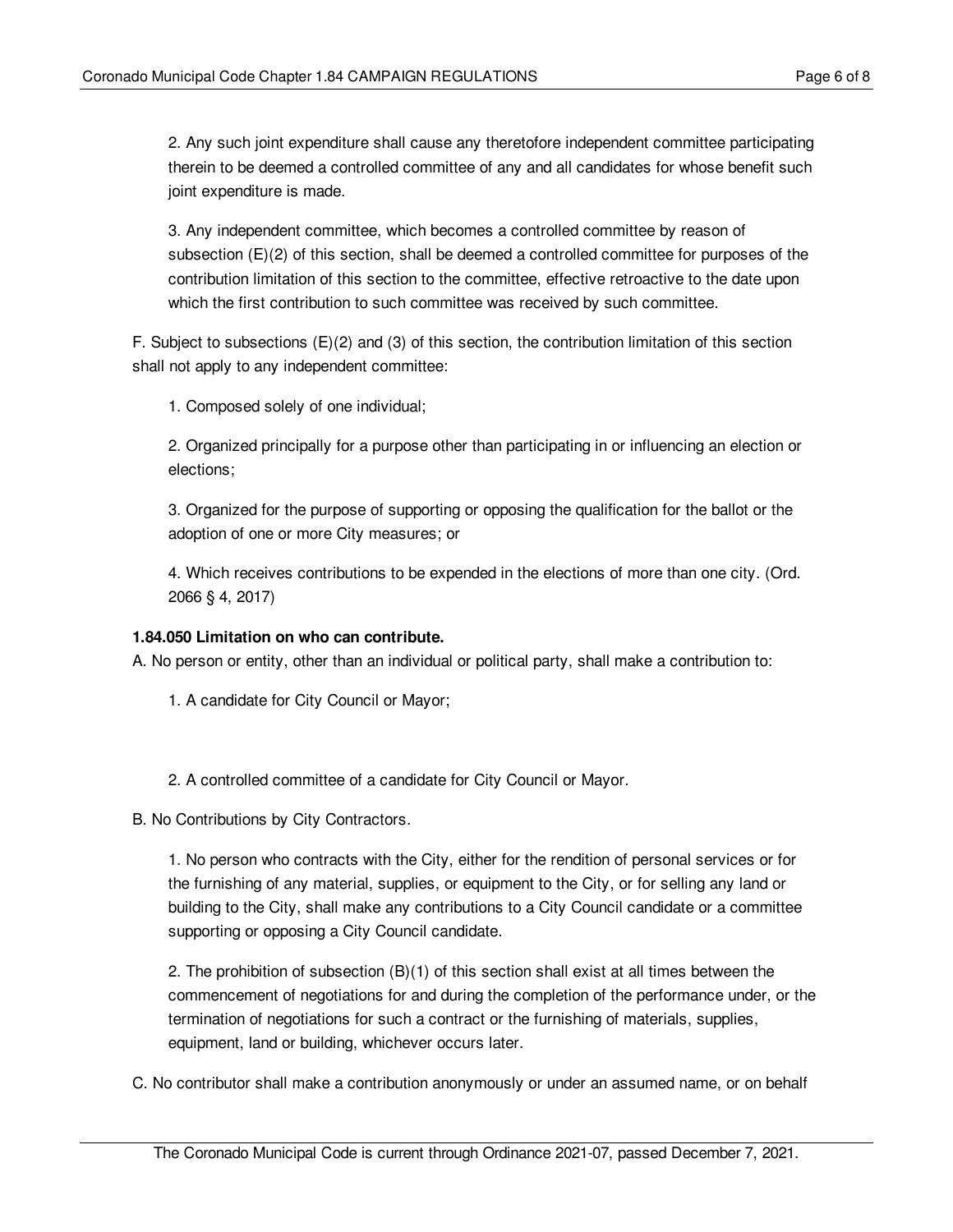of another person, whether as agent, intermediary or otherwise. (Ord. 2066 § 5, 2017)

### <span id="page-6-0"></span>**1.84.060 Prohibitions.**

A. It is unlawful for any contributor to make, knowingly or willfully, a contribution which is prohibited by this chapter.

B. It is unlawful for any candidate, agent for a candidate, committee, or agent for a committee to solicit, knowingly or willfully, a contribution which is prohibited by this chapter.

C. It shall be unlawful for any candidate, agent for a candidate, committee, or agent for a committee to accept, knowingly or willfully, a campaign contribution which is prohibited by this chapter.

D. It is unlawful for any person to aid, abet, advise or participate in, knowingly or willfully, a violation of this chapter.

E. No committee shall make any expenditures to influence or attempt to influence the voters in a City election if such committee has not complied with the contribution limitations imposed by this chapter upon such committee's receipt of funds.

### <span id="page-6-1"></span>**1.84.070 Appointment of special counsel.**

A. At least 90 days prior to a City election, the City Council shall appoint a special counsel for that election and such additional special counsel as may be required, on such terms and conditions as the City Council deems appropriate.

B. The special counsel shall be the District Attorney, the Attorney General, or such other qualified and independent special counsel or combination of the foregoing as may be appointed by the City Council.

# <span id="page-6-2"></span>**1.84.080 Enforcement.**

A. Review and Investigation of Complaints.

1. The City's review and investigation of complaints of alleged violations of this chapter shall be commenced and carried out only by an appointed special counsel.

2. If the special counsel determines that there is a reason to believe that a violation of this chapter has occurred, special counsel shall conduct an investigation as it deems necessary for the enforcement of this chapter.

3. The special counsel shall have such investigative powers as are necessary for the performance of duties described in this chapter and may demand and shall be furnished records of campaign contributions and expenditures of any person or committee subject to this chapter. In the event that production of such records is refused, the special counsel may commence civil litigation to complete such production.